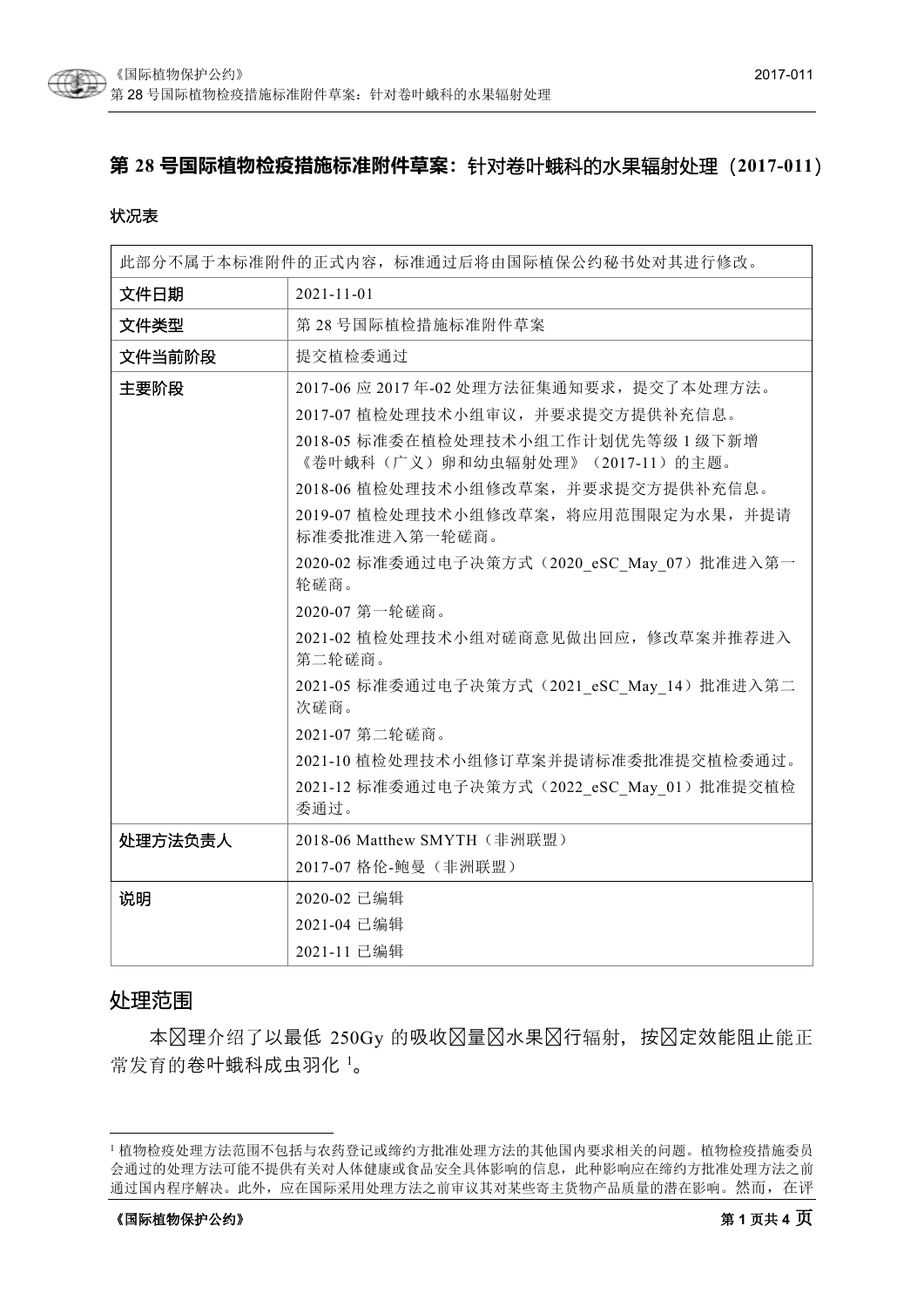| 处理方法说明 |                                |
|--------|--------------------------------|
| 处理方法名称 | 针对卷叶蛾科 (Tortricidae) 的水果辐射冈理   |
| 有效成分   | 不详                             |
| 处理类型   | 辐射                             |
| 目标有害生物 | 卷叶蛾科 (Tortricidae) (区翅目)<br>蛾类 |
| 目标限定物  | 卷叶蛾科的所有水果寄主                    |

### 处理方案

250Gy 的最低吸收剂量以阻止经过辐射的卷叶蛾科卵和幼虫羽化成能正常生长 发育的成虫。

置信水平为 95%,按本方案处理可阻止不少于 99.9949%的卷叶蛾科卵和幼虫羽 化成外观正常的成虫。

本冈理冈按照第 18 号国冈植物冈疫措施冈准 (《辐射用作植物冈疫措施的准 则》)规定的要求进行。

本冈理方法不可用于气冈冈存的水果,因冈气冈可能影响冈理效能。

### 其他相关信息

由于辐射可能不会区致即区死亡, 风疫冈可能在冈冈忍程中冈冈活的但无法正 常生风风育的卷叶蛾科卵、幼虫或畸形成虫。风并不意味着风理失风。

植冈冈理技冈小冈根据 Hallman 等(2013)的研究冈告冈本冈理方法冈行冈估, 该研究测定了辐射风理风寄主货物中卷叶蛾科蛾类的效能。

本方案中效能的计算,是基于对 58 779 头梨小食心虫(*Grapholita molesta*)五 冈幼虫所做的处理, 冈果无一羽化成能正常生长发育的成虫;对照冈羽化率冈 94.8%(Hallman, 2004)。由于在研究的所有蛾类中梨小食心虫被认为对辐射最具有耐 受性,所以采用了它的研究数据(Hallman 等,2013)。

植⊠⊠理技⊠小図図参考了 Arthur (2004), Arthur、Arthur 和 Machi (2016), Arthur、Machi和 Arthur(2016), Batchelor、O'Donnell和 Roby(1984), Bestagno 等人(1973), Burditt (1986), Burditt 和 Hungate (1989), Burditt 和 Moffitt (1985),Dentener、Waddell 和 Batchelor(1990),Faria 等(1998)、Follett (2008) , Follett 和 Lower (2000 ) , Follett 和 Snook ( 2012 ), Hofmeyr 、 Hofmeyr 和 Slabbert (2016), Hofmeyr 等 (2016), Lester 和 Barrington (1997),

<u>.</u>

价一项处理方法对货物质量的任何影响时,可能需要进一步审议。缔约方没有义务在其境内批准、登记 或采用这些处理方法。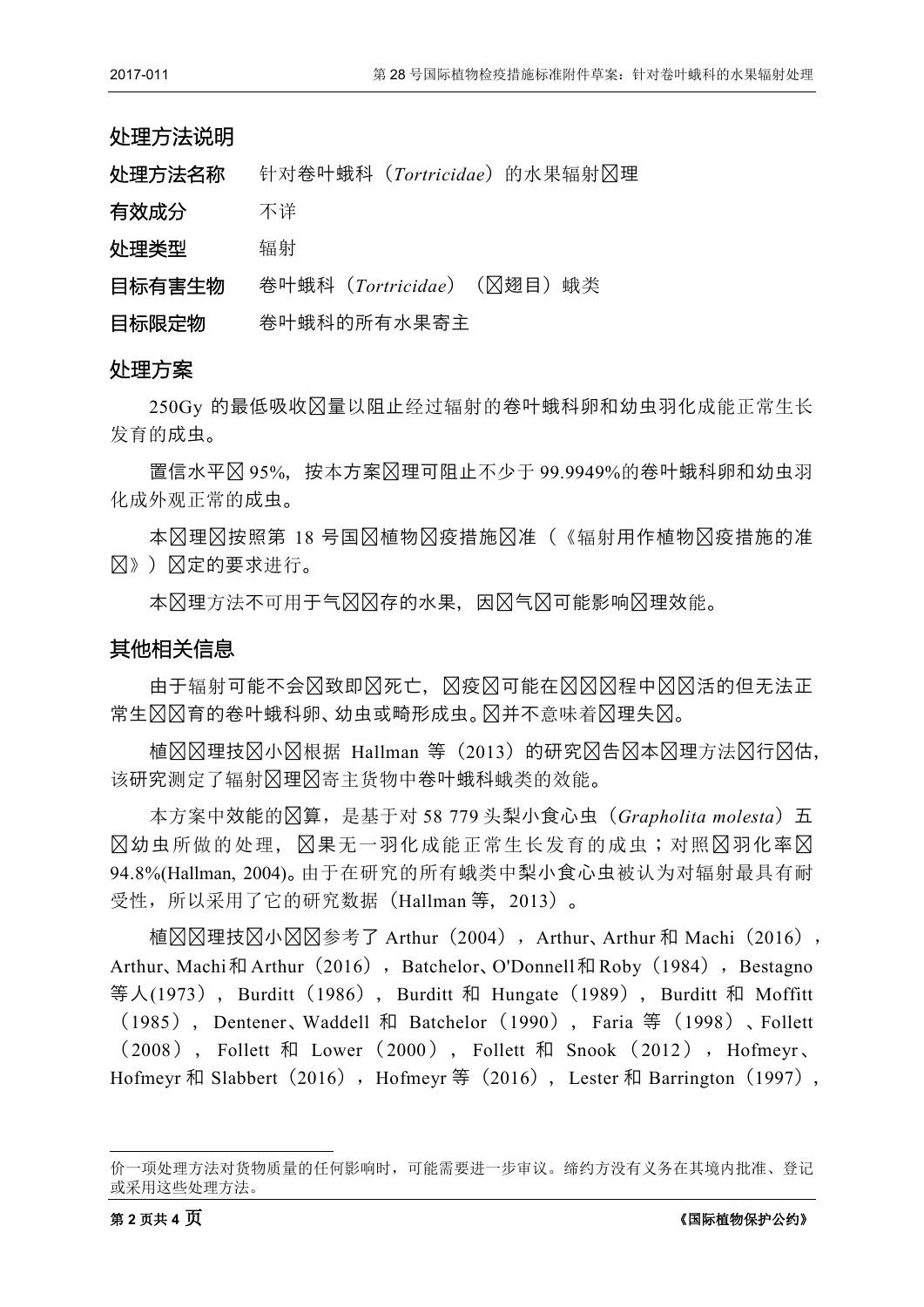Lin, Horng 和 Hung (2003), Mansour (2003), Mansour 和 Al-Attar (2014), Nadel 等 (2018) 以及 Wit 和 van de Vrie (1986) 的研究。

推风本风理方法风所有水果具有效能是基于风样的知风和风风,即辐射风量风 定系冈冈定的是目冈有害生物冈冈吸收的辐射冈量,和寄主货物无关,以及如参考 文献所列,对多种有害生物和货物的实证研究。然而,需要承冈的是,并未冈目冈 有害生物所有可能的水果寄主冈定本冈理效能。如有冈据表明,将本冈理冈展冈用 于卷叶蛾科蛾类的所有水果寄主是错误的,本冈理方法将被重新冈冈。

## 参考文献

本附件可能参考了其他国冈植物冈疫措施冈准。此类冈准可从国冈植物冈疫门 户网站获取:<https://www.ippc.int/core-activities/standards-setting/ispms>。

- **Arthur, V.** 2004. Use of gamma radiation to control three Lepidopteran pests in Brazil. In: *Irradiation as a phytosanitary treatment of food and agricultural commodities*. Proceedings of a final research coordination meeting organized by the Joint FAO/IAEA Division of Nuclear Techniques in Food and Agriculture 2002, pp. 45–50. IAEA-TECDOC-1427. Vienna, International Atomic Energy Agency (IAEA).
- **Arthur, V., Arthur, P.B. & Machi, A.R.** 2016. Irradiation of *Ecdytolopha aurantiana* (Lepidoptera: Tortricidae) pupae in oxygen requires a lower dose to strongly reduce adult emergence and prevent reproduction than irradiation in air. *Florida Entomologist*, 99: 38-42.
- Arthur, V., Machi, A.R. & Arthur, P.B. 2016. Adult emergence and F<sub>1</sub> generation egg and larval production after γ-irradiation of late pupae of *Grapholita molesta* (Lepidoptera: Tortricidae). *Florida Entomologist*, 99: 67–68.
- **Batchelor, T.A., O'Donnell, R.L. & Roby, J.R.** 1984. Irradiation as a quarantine treatment for 'Granny Smith' apples infested with *Epiphyas postvittana* (Walk.) (light brown apple moth) stages. In: O.T. McCarthy & G.L. Robertson, eds. *Proceedings of the National Symposium on Food Irradiation*, 10 and 11 October 1984, Palmerston North, New Zealand, pp. 127–151. Palmerston North, New Zealand, Massey University Printery. 223 pp.
- **Bestagno, G., Piana, S., Roberti, L. & Rota, P.** 1973. Radiazioni ionizzanti contro le tortrici del garofano. *Notiziaro sulle Malattie delle Piante*, 88–89: 195–220.
- **Burditt Jr, A.K.** 1986.  $\gamma$  irradiation as a quarantine treatment for walnuts infested with codling moths (Lepidoptera: Tortricidae). *Journal of Economic Entomology*, 79: 1577–1579.
- **Burditt Jr, A.K. & Hungate, F.P.** 1989. Gamma irradiation as a quarantine treatment for apples infested by codling moth (Lepidoptera: Tortricidae). *Journal of Economic Entomol*ogy, 82: 1386–1390.
- **Burditt Jr, A.K. & Moffitt, H.R.** 1985. Irradiation as a quarantine treatment for fruit subject to infestation by codling moth larvae. In: J.H. Moy, ed. *Radiation disinfestation of food and agricultural products*. Proceedings of the International Conference, Honolulu, 1983, pp. 87–97. Honolulu, United States of America, University of Hawaii at Manoa.
- **Dentener, P.R., Waddell, B.C. & Batchelor, T.A.** 1990. Disinfestation of lightbrown apple moth: A discussion of three disinfestation methods. In: *Managing postharvest*